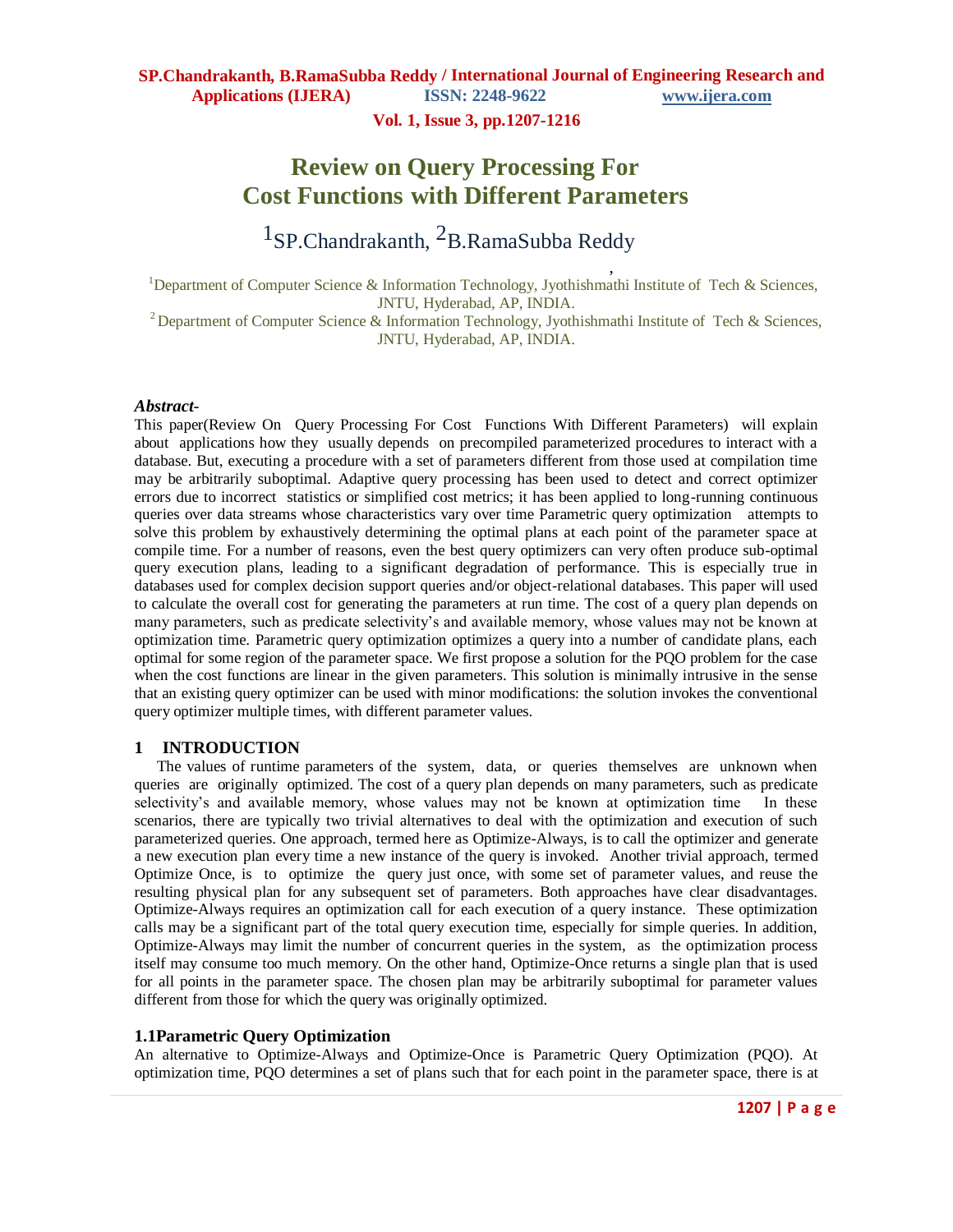## **Vol. 1, Issue 3, pp.1207-1216**

least one plan in the set that it is optimal. The regions of optimality of each plan are also computed. Later, when an instance of the query is submitted, POO chooses the best precompiled plan for the query instance and executes it without making a new optimization

call. PQO proposals often assume that the cost formulas of physical plans are linear or piecewise linear with respect to the cost parameters and that the regions of optimality are connected and convex. However, in reality, the cost functions of physical plans and regions of optimality are not so well behaved. A more important problem results from the fact that PQO has a much higher start-up cost than optimizing a query a single time (PQO usually requires several invocations

Of the optimizer with different parameters). When a previously unseen query arrives, it is therefore not clear to determine whether PQO should be used: it may not be cost-effective to solve the full PQO problem if the query is not executed frequently or if it is repeatedly executed with values covering a small subspace of the entire parameter space. Most previous work (see Section 6) ignores this dilemma and instead solves the full PQO problem, potentially wasting more resources than necessary.

#### **1.2 Contributions**

In this paper, we propose an alternative approach to handle parametric queries that addresses the shortcomings de-scribed above. Our contributions are listed as follows In Section 2, we propose Progressive Parametric Query Optimization (PPQO), a novel framework to improve the performance of processing parameterized queries. We also propose the Parametric Plan (PP) interface as a way to incorporate PPQO in DBMS .In Sections 3 and 4, we propose two implementations of PPQO with different goals. On one hand, Bounded has proven optimality guarantees. On the other hand, Ellipse results in higher hit rates and better scalability.

#### **2 RELATED WORKS**

Dynamic query plans include more than one physical plan choice. The plan to use is determined at runtime by the choose-plan operator after it costs the alternatives given the now known parameter values. How to enumerate dynamic query plans was proposed only later with the concept of incomparability of costs: in the presence of unbound parameters at optimization time, plan costs are represented as intervals, and if intervals of alternative plan overlap, none is pruned. At runtime, when parameters are bound to values, the choose-plan selects the right plan. This approach may enumerate a large number of plans, and all those plans may have to be recost at runtime. Ioannidis et al. Coined the term PQO and proposed using randomized algorithms to optimize in parallel the parametric query for all possible values of unknown variables. This approach is unfeasible for continuous parameters, gives no guarantees on finding the optimal plan for a query, and places no bounds on the optimality of the plans produced.

A closely related piece of work is PLASTIC. Like PPQO, PLASTIC incrementally maintains clusters of incoming queries and avoids optimizing a new query if it is "close enough" to a previously seen cluster. At a high level, we can see PLASTIC as an instance of PPQO, where getPlan compares an incoming query against each of the previously saved ones and reuses an old query plan if it is "close enough" to the current query, and addPlan adds a plan as a new cluster representative. In contrast to Bounded and Ellipse, query similarity in PLASTIC is measured as a distance between feature vectors that describe the queries (such as the number of relations in the query, the number and type of predicates, and estimated sizes of tables and intermediate relations). For that reason, PLASTIC has the potential to detect similarities between queries with similar structure but touching different tables (like "SELECT R.a FROM R JOIN S" and "SELECT T.b FROM T JOIN U"). In our work, we do not attempt to reuse plans across different queries, so a direct implementation of PLASTIC would always compare instances of the same query with different parameters. As a consequence, the distance metric between queries would result in the sum of differences in the cost parameters, and PLASTIC would reduce to performing nearest neighbor searches on the parameter space with a threshold that determines when a new cluster should be created. As such, PLASTIC cannot give worst case quality guarantees on the resulting plans (as Bounded does) nor is able to model long and narrow optimality regions (as Ellipse does). It is, however, an interesting implementation of PPQO that might be useful in certain scenarios.

Finally, the recent work in coins the term "plan diagram" to denote a pictorial enumeration of the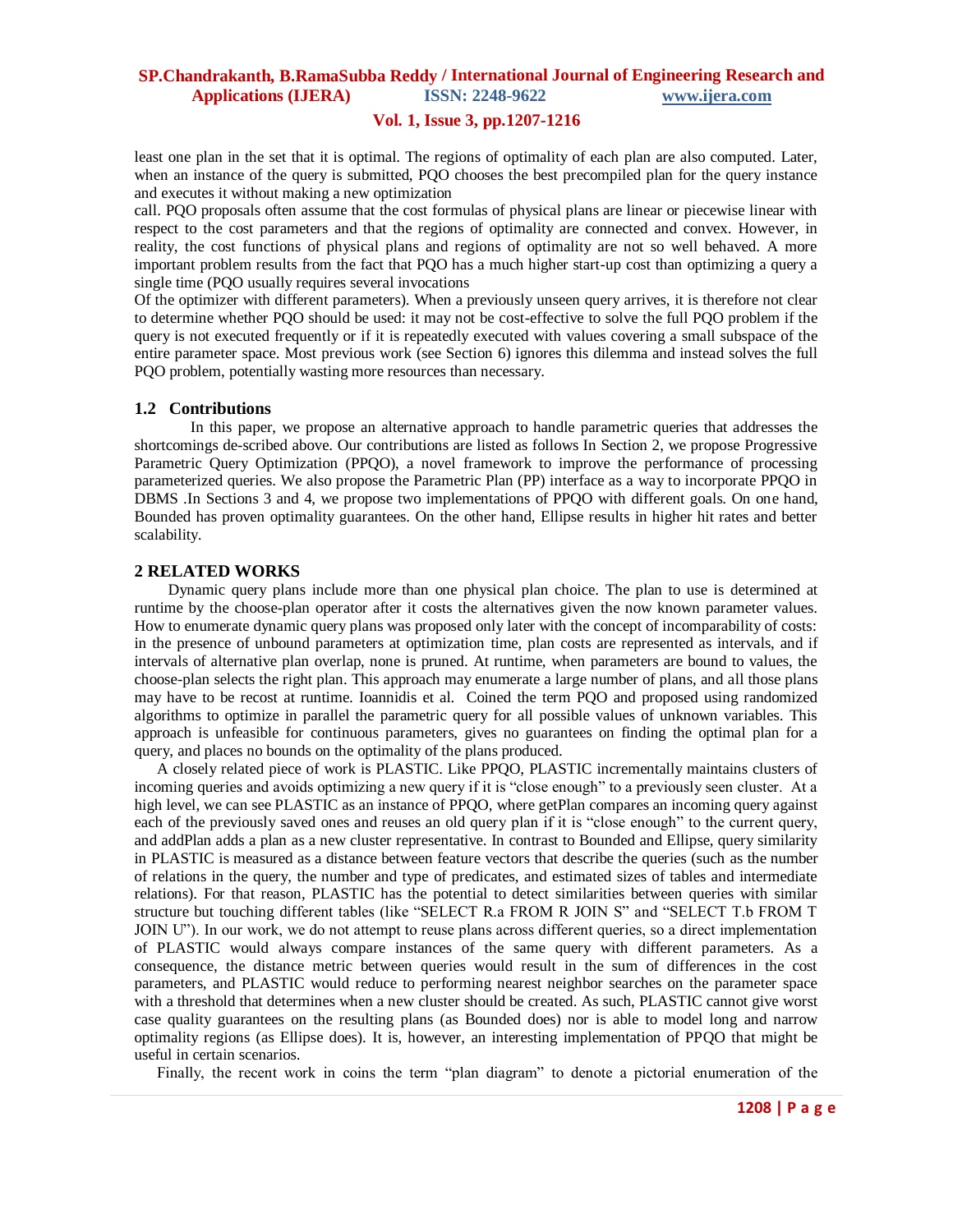## **Vol. 1, Issue 3, pp.1207-1216**

execution plan choices of a query optimizer over the selectivity space. These work shows, using plan diagrams, that assumptions commonly held by PQO (plan convexity, plan uniqueness, and plan homogeneity) do not hold. These discoveries do not affect Bounded-PPQO, which provides optimality guarantees. On the other hand, Ellipse-PPQO results in higher hit rates but gives no optimality guarantees on returned plans and may produce poor results for large <sub>3</sub> -acceptable regions. Very recently, in a follow-up to , the authors propose to reduce the plan diagram for a given query by "collapsing" plans whose costs are close enough to each other This work shares with ours the notion that in many cases, obtaining near-optimal plans is sufficient and might lead to dramatic reductions in the number of plans to consider without sacrificing the quality of the optimization process. A crucial difference with our work is that proceeds a posteriori, after optimizing the input query for all possible parameters (specifically, over a fine grid that is laid out over the parameter space). In contrast, PPQO is to progressively build a PP data structure with no long start-up costs.

## **3 PROGRESSIVE PARAMETRIC QUERY OPTIMIZATION**



The main idea of PPQO is to incrementally solve (or approximate) the solution to the PQO problem as successive

#### *Fig. 1. Using PPs to process a query.*

Query execution calls are submitted to the DBMS. Fig. 1 shows a high-level architecture of our approach. Given a query and its parameter values, a traditional optimizer returns the optimal execution plan along with its estimated cost . In contrast, a PPQO-enabled optimizer introduces a data structure called PP, which incrementally maintains plans and optimality regions, allowing us to reuse work across optimizations. As the PP data structure becomes populated, it is possible to completely bypass the optimization process without hurting the quality of the resulting execution plans.

When a new instance of a parametric query arrives (in Fig. 1), PPQO tries to obtain an optimal (or nearoptimal) plan by consulting the PP data structure. If it is successful, it returns such plan, and a full optimization call is avoided in Fig. 1). Otherwise, it makes an optimization call in Fig. 1), and both the resulting optimal plan and cost are added to the PP for future use in Fig. 1). Due to the size of the parameter space, PPs should not be implemented as exact lookup caches of plans because there would be too many ―cache misses.‖ Also, due to the nonlinear and discontinuous nature of cost functions, PPs should not be implemented as nearest neighbor lookup structures as there will be no guarantee that the optimal plan of the nearest neighbor is optimal or close to optimal for the point in the parameter space being considered. We now describe the PPQO problem in more detail, borrowing notation and definitions from the classic parametric optimization problem.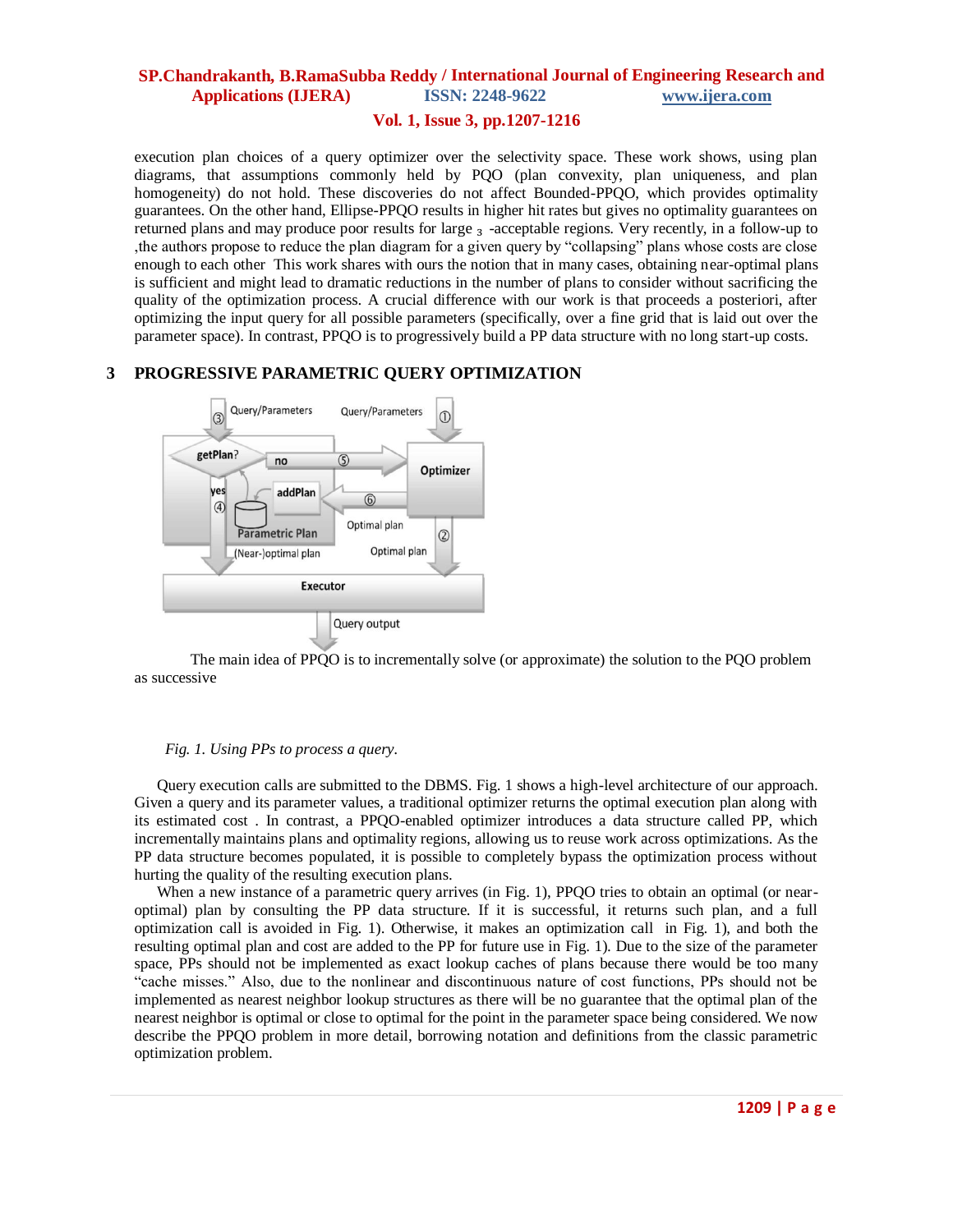## **Vol. 1, Issue 3, pp.1207-1216**

### **2.1 Definitions and Preliminaries**

A parametric query Q is a text representation of a relational query with placeholders for m parameters vpt  $=(v_1,..., v_m)$ . Vector vpt is called a Value Point. Examples of parameter values are system parameters (e.g., available memory) and query-dependant parameters (e.g., constants in parametric predicates). In the rest of the paper, we focus on query-dependant parameters since they cover the most common scenarios. We note, however, that our techniques can also be adapted to other kinds of parameters.

Using  $\mathbf{vpt} = (v1 \dots v_m)$  directly to model the parameter space and characterize regions of optimality for plans is in general difficult (see below for an example). To address this problem, we use a transformation function φ', which is optimizer. specific and transforms Value Points into what we call Cost Points. A Cost Point is a vector  $cpt = (c1, c2, \ldots, c_n)$  where each  $c_i$  is a cost parameter with an ordered domain. A well-known implementation of ', which we justify below and use in the rest of the paper, is transforming parametric predicate values into the corresponding predicate selectivity's. For instance, consider predicate age  $\langle$  \$X\$, with parameter \$X\$. Function' would then map a specific constant c for  $\langle$ \$X\$ into the selectivity of the nonparametric predicate age.

Let p be some execution plan that evaluates query Q for a given vpt. The cost function of p, denoted takes a Cost Point cpt as an input and returns the cost of evaluating plan p under cpt. For every legal value of the parameters, there is some plan that is optimal. Given a parametric query Q, the maximum parametric set of plans (MPSP) is the set of plans, each of which is optimal for some point in the n-dimensional cost-based parameter space. The region of optimality for plan p, denoted  $r(p)$ , is defined as

 $r(p) = \{(t_1, ..., t_n) | p \text{ is optimal at } (c_1 = t_1, ..., c_n = t_n)\}\$ 

Finally, a parametric optimal set of plans (POSP) is a minimal subset of MPSP that includes at least one optimal plan for each point in the parameter space. Having introduced this basic terminology, we next justify the need for the transformation function' and then define the PPQO framework in detail.

#### **2.2 The Parameter Transformation Function '**

Recall that a value parameter refers to an input value of the parametric SQL query to execute. On the other hand, a cost parameter is an input parameter in the formulas used by the optimizer to estimate the cost of a query plan. Cost parameters are estimated during query optimization from value parameters and from information in the database catalog. (Physical characteristics that affect the cost of plans but do not depend on query parameters, such as the average tuple size or the cost of a random I/O, are considered physical constants instead of cost parameters.)

A crucial cost parameter that is used during optimization is the estimated number of tuples in (intermediate) relations processed by the query plan: most query plans have cost formulas that are monotonic in the number of tuples processed by the query. On the other hand, there is no obvious relationship between the value parameters and the cost of the query plans. Thus, it becomes much easier to characterize the regions of optimality using a cost-based parameter space than using a value-based parameter space. In Example 1 below and in what follows, we use a cost-based parameter space whose dimensions are predicate selectivity's. (Note that the estimated number of tuples of each relation processed by a query is typically derived from selectivity's of sub expressions computed during query optimization.)

*Example 1.Table FRESHMEN (NAME, AGE) succinctly de-scribes first-year graduate students. The age distribution of students is showed in Fig. 2. Consider queries of the following form:*

SELECT \* FROM FRESHMEN WHERE AGE =\$X\$ OR AGE \$ X\$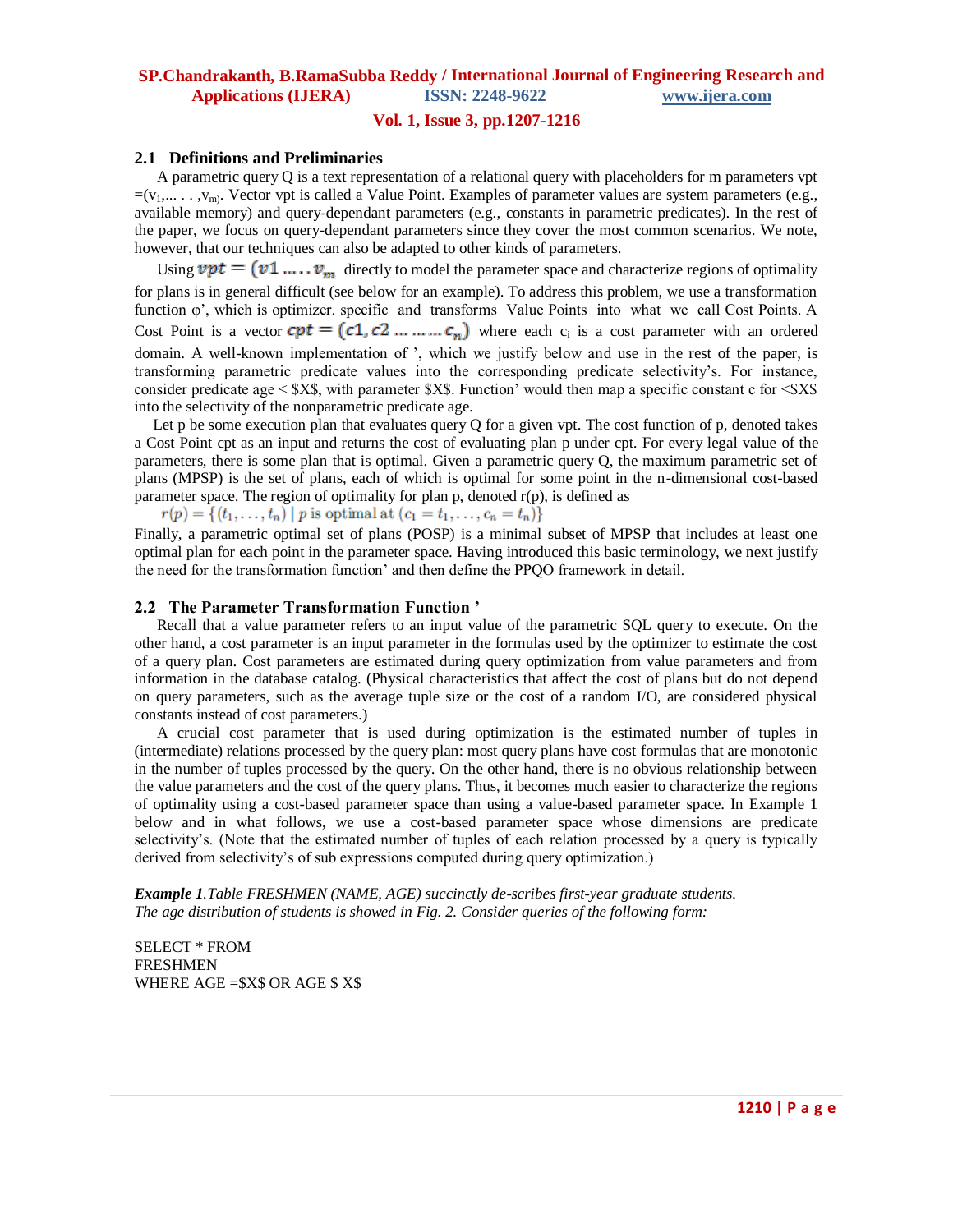## **Vol. 1, Issue 3, pp.1207-1216**

% of students 35% 40% 30% 20% 6% 20%  $10<sup>1</sup>$ 10% 2% 3% 4% 0% 20 21 22 23 24 25 29 30 26 27 28 Age

*Fig. 2.Age distribution in table FRESHMEN.*



*Fig. 3. Value-based* parameter space

Assume that the optimal plan for queries that retrieve less than 5 percent of FRESHMEN tuples is  $P_{D}x$ , a plan using an index on column AGE. For all other queries, the optimal plan is  $P_{FS}$ , a full-table scan on FRESHMEN. The parameters of this query can be represented as the absolute values used for parameters \$X\$ and \$Y\$ or as the selectivity of predicate age = \$X\$ and predicate age = \$Y\$. Accordingly, the costs of physical  $P_{\text{IDX}}$  and  $P_{\text{FS}}$  can be represented in value-based parameter spaces, shown in Fig. 3, or in selectivitybased (also referred to as cost-based) parameter spaces, shown in Fig. 4. Clearly, the selectivity-based representation results in a much more manageable parameter space than the (seemingly chaotic) value-based representation. The reason is that selectivity-based representations are better aligned to the optimizer cost model and tend to be represented by monotonic cost functions, and therefore, the regions of optimality of plans tend to cluster together.

In the rest of this paper, we assume that function  $\varphi'$  takes query Q and its SQL parameters, ypt, and returns cpt as a vector of selectivity. Computing the selectivity's in cpt corresponds to the task of selectivity estimation, a subroutine inside of query optimization. Other components of query optimization—e.g., plan enumeration, rule transformation, and costing—need not be part of the implementation of function  $\varphi'$ . In general, computing selectivity values from actual values is done by manipulating in-memory histograms, which is very efficient, and a negligible fraction of the full query optimization task.

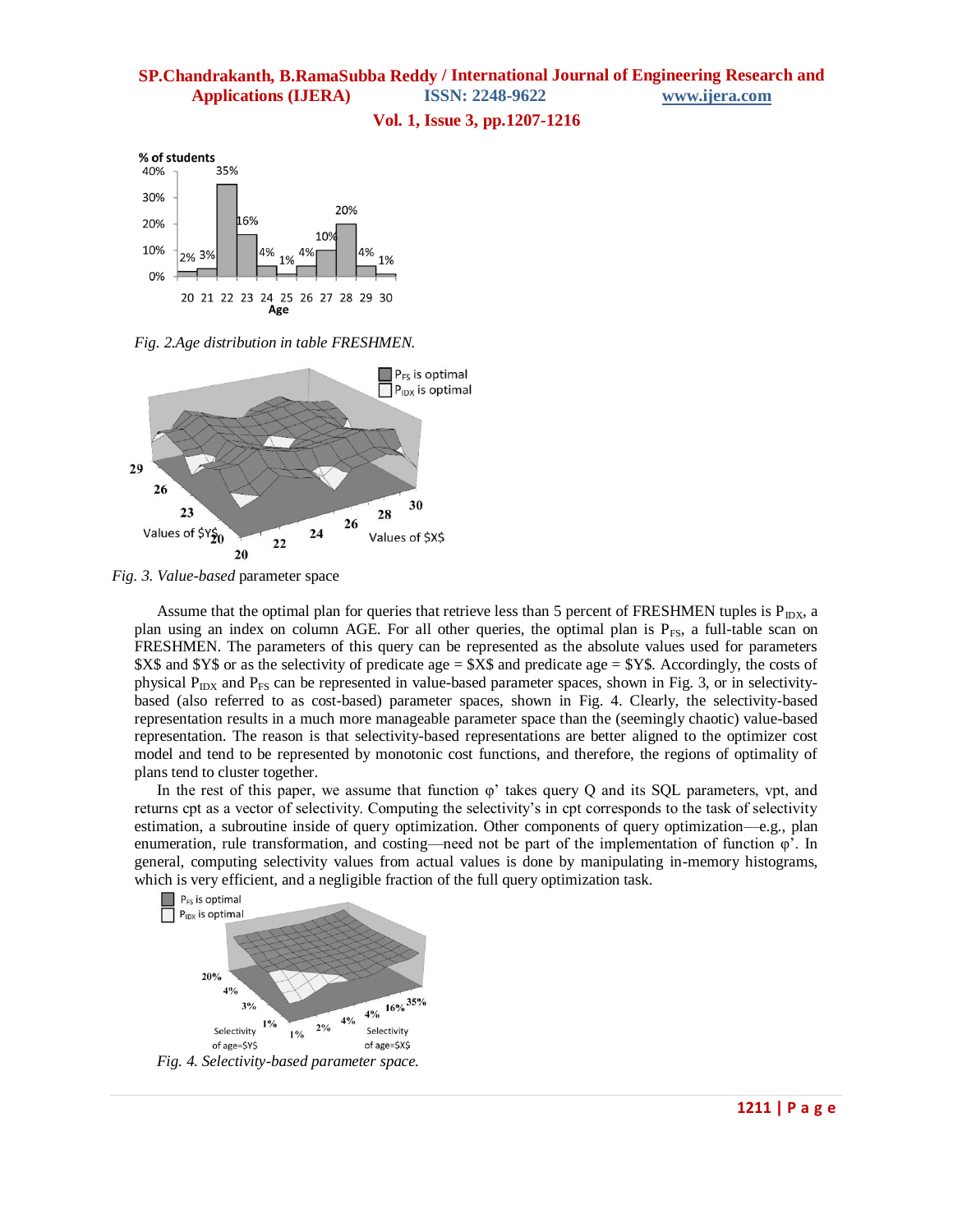## **Vol. 1, Issue 3, pp.1207-1216**

function processQuery ( inputs: Query Q, ValuePoint vpt input/output: ParametricPlan pp ) 01 CostPoint  $cpt \leftarrow \varphi(Q, vpt)$ ; //*ValuePoint to CostPoint* 02 Plan  $p \leftarrow pp.getPlan(Q, cpt);$  //what plan to use? 03 if  $(p == NULL)$ 04 Cost cost; // cost is output param below 05  $p \leftarrow$  optimize (Q, vpt, cost);//finds optimal plan & cost 06 pp.addPlan( $Q$ , cpt, p, cost);//storesplan & cost in pp 07 execute $(p)$ ;

Fig. 5. Using PPs.

We note that the artily of the value-based parameter space and that of the selectivity-based parameter space are not necessarily the same. On one hand, it is possible to have predicates of the form age > \$X\$ and age  $\langle$  \$Y\$, where two value predicates are collapsed into a single selectivity value for the combined predicate. Similarly, a query that contains. a predicate of the form R:age < \$X\$ and also a join between tables R and S might require two selectivity parameters to capture the optimizer's cost model: one for the selectivity of the predicate on the base table and another for the selectivity of the predicate on the join. In our prototype and experimental evaluation, we use a simple one-to-one mapping between parametric predicates and selectivity values (i.e., we do not consider join predicates nor combine atomic predicates over the same column). The reasons behind our choice are the following: 1) this is the mapping used in previous work on parametric optimization, 2) it can be implemented without deep knowledge about the under-lying query optimizer, and 3) our experiments show that this simple model is very competitive.

## **2.3 The Parametric Plan Interface**

We now give an operational description of the PP component of PPQO by describing its two main operations (also see Fig. 1):

- 1. addPlan (Q,cpt, p,c). This operation registers that plan p, with estimated cost c, is optimal for query Q at Cost Point cpt.
- 2. getPlan (Q, cpt). This operation returns the plan that should be used for query Q and cost values cpt or returns null if no plan is considered good Enough for Q.

Implementations of the PP interface are used during query processing, as shown in Fig. 1 and in the pseudo code in Fig. 5. When parametric query parameter instances are required to execute, the DBMS calls the PP's getPlan method. If getPlan returns plan  $p_1$ , then  $p_1$  is used for execution, and an optimization call is avoided. If getPlan returns null (we call this situation a getPlan miss), then the optimizer is called, and a potentially new plan,  $p_2$ , is obtained from the optimizer. Plan  $p_2$  is then executed. The parameter

```
Optimize-Always implements PP
   addPlan(inputs: Query Q, CostPoint cpt,
                   Plan p, Cost cost)
   return; // does nothing
   getPlan(inputs: Query Q, CostPoint cpt;
           outputs: Plan p)
   return null;
```
Fig. 5. Optimize-Always implementation.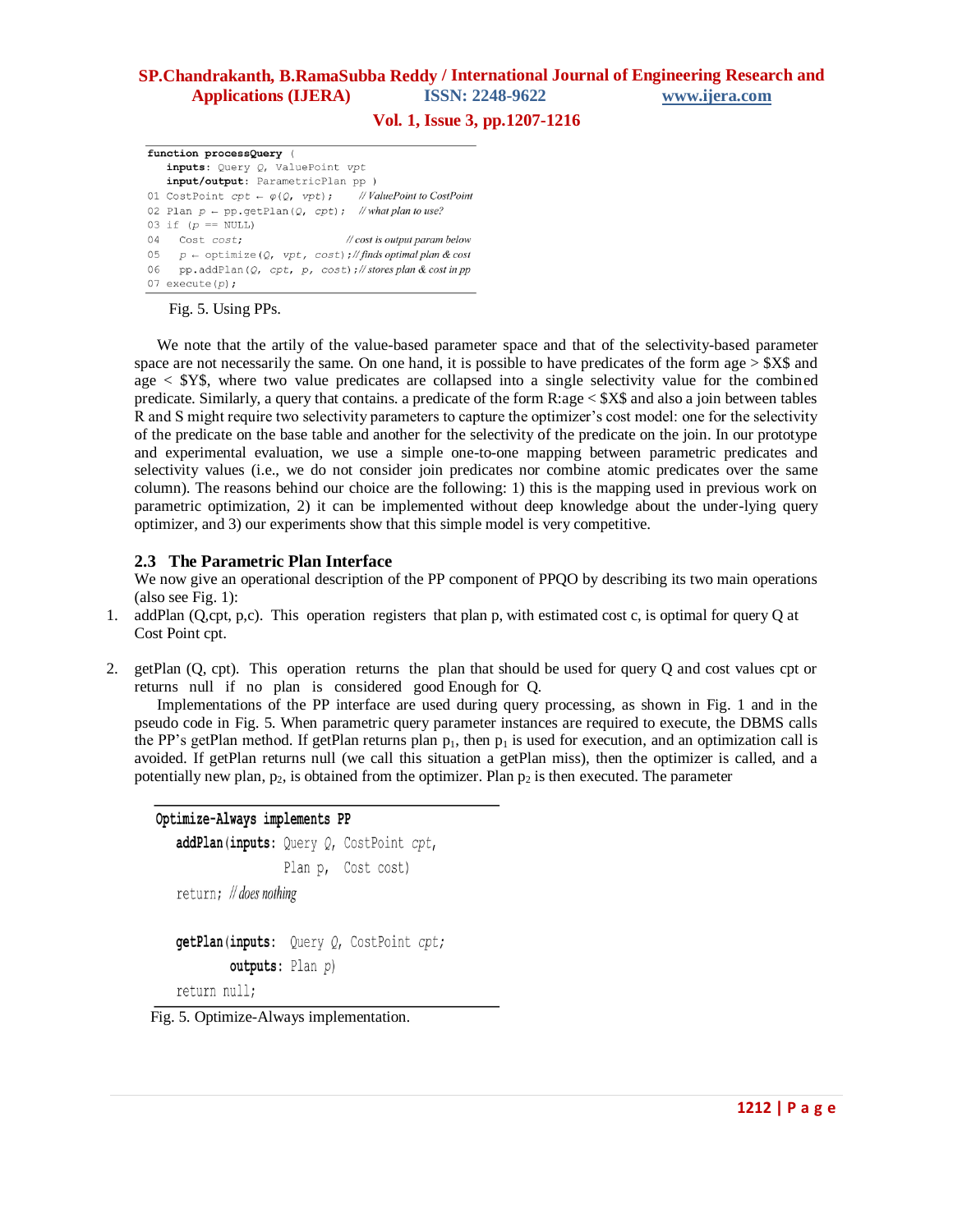### **Vol. 1, Issue 3, pp.1207-1216**

Optimize-Once implements PP  $private$  Plan  $p = null;$ addPlan(inputs: Query Q, CostPoint cpt, Plan plan, Cost cost) if (p ==  $null$ ) p =  $plan$ ; //saves first plan getPlan(inputs: Query Q, Cost-Point cpt; outputs: Plan plan) // returns first plan return p;

Fig. 6. Optimize-Once implementation.

Values, plan  $p_2$ , and its cost are then added to the PP using addPlan.

As we show in Sections 3 and 4, the PP interface can be used to implement various PPQO policies. However, it can also implement simple policies like Optimize-Always and Optimize-Once. Fig. 6 shows the Optimize-Always implementation of the PP interface, in which addPlan is empty and getPlan always returns null, forcing an optimization for every query. Fig. 7 shows the Optimize-Once implementation of the PP interface, in which addPlan saves the first plan it is given as input and getPlan returns such plan in all subsequent calls.

## **2.4 Para metrics Plans: Requirements and Goals**

The main trade-off in PPQO is to avoid as many optimization calls as possible as long as we are willing to execute suboptimal—but close to optimal—plans (note that this goal has also been proposed in and in the context of classical PQO). Thus, PP implementations must obey the

Inference Requirement below.

Inference Requirement. After a number of addPlan calls, there must be cases where getPlan returns an (near-)optimal plan p for query Q and parameter point cpt, even if addPlan(Q,cpt, p, cost) was never called.

Given a sequence of execution requests of the same query with potentially different input parameters, PPQO has therefore two conflicting goals:

1. Goal 1. Minimize the number of optimization calls.

2. Goal 2. Execute plans with costs as close to the cost of the optimal plan as possible.



*Fig. 7. Overview of Bounded-PPQO.*

## **3 THE BOUNDED IMPLEMENTATION**

We now describe the first of two proposed PPQO implementations, termed Bounded-PPQO or simply bounded. This implementation provides guarantees on the quality of the plans returned by getPlan (Q; cpt), thus focusing on Goal 2 of PPQO (see previous section). Either the returned plan p is null (or an optimization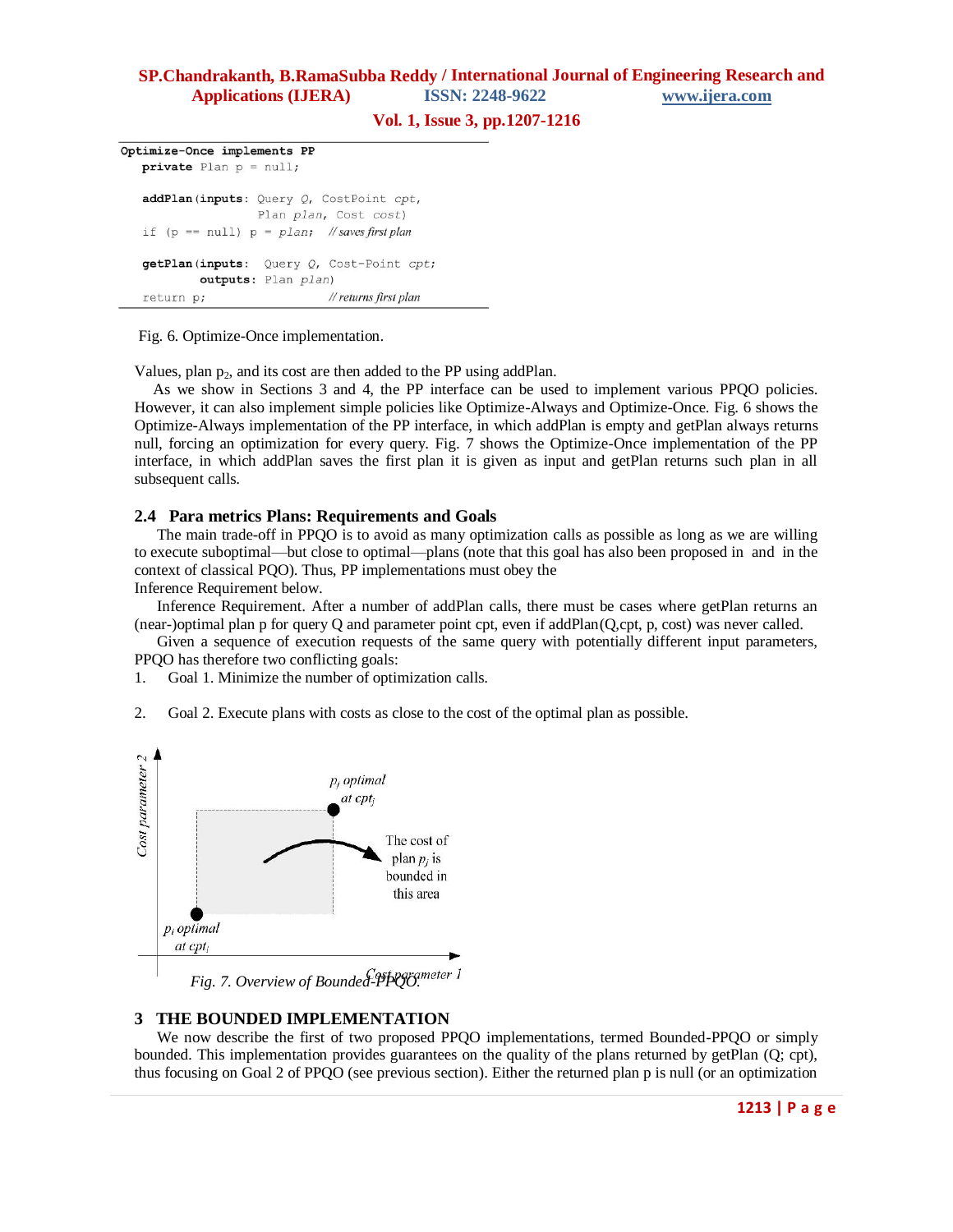## **Vol. 1, Issue 3, pp.1207-1216**

call cannot be avoided) or p has a cost guaranteed to be within a user-specified bound of the cost of the optimal plan. Specifically, the cost of plan p returned by getNext is guaranteed to be bounded by Opt Cost\*M + A, where Opt Cost is the cost of the optimal plan, and  $M \ge 1$  and  $A \ge 0$  are user-defined constants. Both M and A can be used to specify different bounds on sub optimality and are generally application specific. (We report, however, the effects of varying parameters M and A in Section 5.)

The intuition for the Bounded-PPQO implementation is given as follows: Consider a parametric query with two parameters. If plans  $p_i$  and  $p_j$  are optimal in some Cost Points  $cpt_i$  and  $cpt_j$ , which delimit a box as shown in the two-dimensional example in Fig. 8, then we can provably bound the cost of plan  $p_j$  in all points within that box if the cost functions are monotonic along all dimensions (e.g., if the cost of the query increases whenever the selectivity of any parameter increases). Specifically, the cost of plan  $p_i$  in the box will be between the cost of plan  $p_i$  at cpt<sub>i</sub> and the cost of plan  $p_j$  at cpt<sub>j</sub>.

#### **3.1 Preliminaries**

We now introduce some definitions required to describe the Bounded-PPQO implementation

1. Relationship equal (=)Given  $\mathbf{cpt}_1 = c_1 c_2 c_3 \dots \dots c_{1n}$  and

$$
cpt_2 = c_1c_2c_3 \dots c_{1,n} \frac{1}{4}c_{1,n} \dots c_{2,n}
$$
,  $cpt_1 \equiv cpt_2$  iff  $\forall ic_{1,i} = c_{2,i}$ 

2. Relationships below ( ) and above ( ). Given  $cpt_1 = c_1c_2c_3 \ldots \ldots c_{1,n}$  and

$$
cpt_2 = c_1c_2c_3 \ldots \ldots \ldots c_{1,n} \ , \ cpt_1 < cpt_2, \ cpt_1 > cpt_2 \ \text{iff} \ \forall ic_{1,i} > c_{2,i}
$$

3. Opt(cpt). It is the cost of an optimal plan at cpt.

```
getPlan(inputs: Query Q, Cost-Point cpt;
          outputs: Plan plan)
01 List T_Q \leftarrow \text{getList}(Q);
                                  // gets list of triples for Q02 for each (t1, t2) in T_Q //look any pair of triples
   if (t1.cost≤t2.cost≤t1.cost*M+A and
03
           tl.cpt \leftarrow cpt \leftarrow t2.cpt)
04return tl.p;
05 return null;
```
 *Fig. 8. Bounded's getPlan implementation.*

 $plan_i(cpt_i) \le plan_i(cpt_i) \le plan_i(cpt_i)^*M+A,$ 

where M and A are, respectively, any user-defined multiplicative and additive factors, with  $M \ge 1$  and  $A \ge 0$ . The pair (t<sub>i</sub>, t<sub>i)</sub> is also said to bound cpt if  $cpt_1 \leq cpt \leq cpt_i$  We additionally rely on the intuitive Monotonic Assumption (or MA), stated as follows: given plan p and

## **3.2 Implementation of addPlan for Bounded**

Function addPlan (Q,cpt, p, cost) shown in Fig. 9, associates with each parametric query Q a list TQ of triples (cpt, p, cost) ordered by cost, where p is an optimal plan at cpt with an estimated execution cost (at cpt) of cost =cpt

**3.3 Implementation of getPlan for Bounded Theorem 1.** if  $t_i = (cpt_i, plan_icost_i)$  and  $t_j = (cpt_j, plan_j, cost_j)$  are a bounding for some  $m \geq 1$  A  $\leq$  1 then under the MA , the cost of plan can be tightly bounded such that,  $opt(cpt) \leq plan_j(cpt) \leq opt(cpt) * M$  $=$  A for all cpt that  $cpt_1 \lt cpt_1 \lt cpt_i$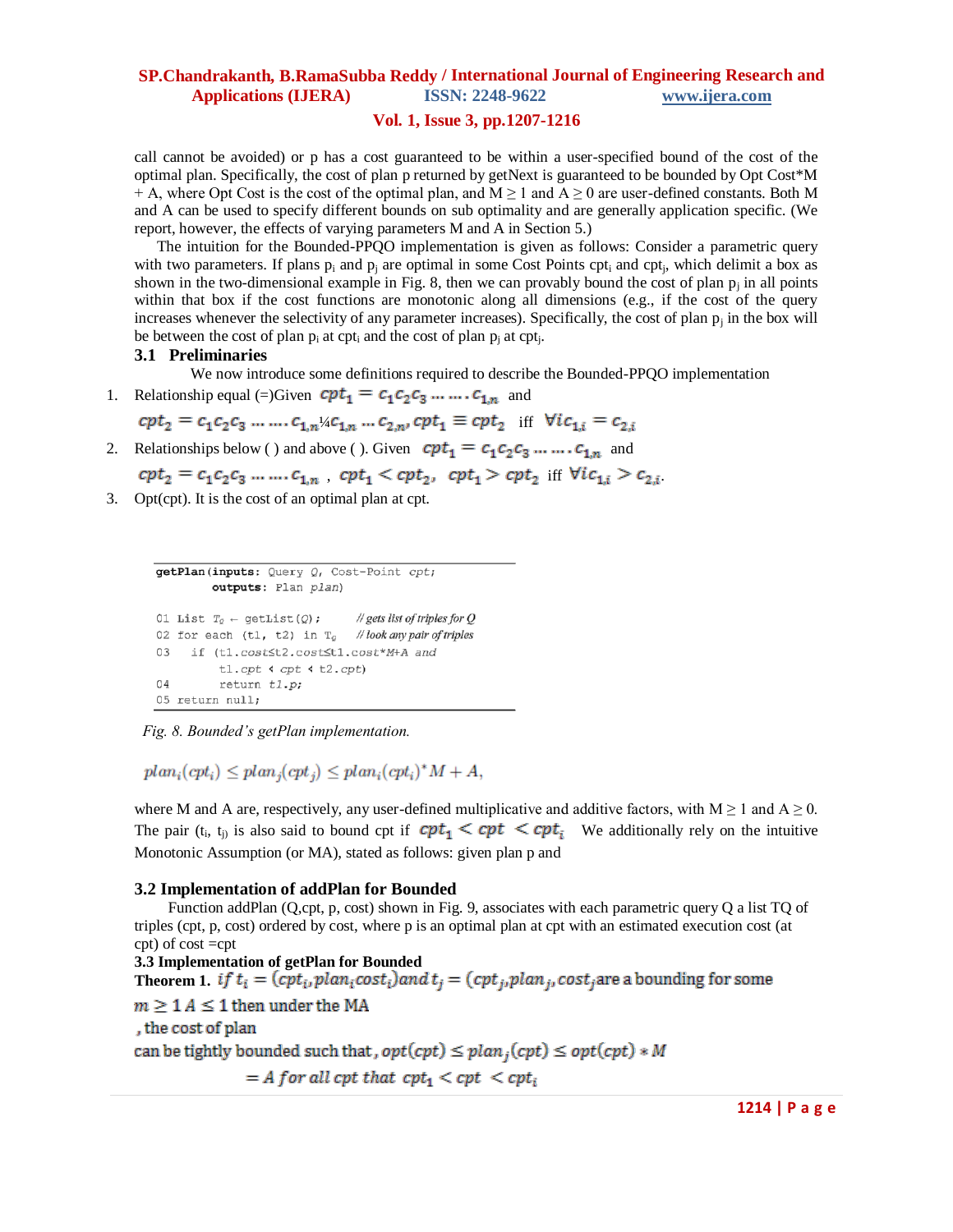#### **Vol. 1, Issue 3, pp.1207-1216**

**Proof.** By Lemma 1 and  $cpt_1 < cpt_1 < cpt_i$ , it follows that  $cost_i \leq opt(cpt) \leq cost_i$ , Also ,by lemma 2 and  $cost_i \leq cost_i \leq cost_i * M + A$ , we get  $opt(cpt) \leq cost_i \leq opt(cpt) * M + A$ .

**Example 2**. For some query Q, assume that addPlan was already called for the points (and associated triples) shown in Fig. 11 (i.e., assume that the PP stores information about the optimal plans and costs for the triples in  $T_0 = (t_1 t_2 t_3 t_4 t_5 t_6)$ . Given cpt (shown as a black circle) in the cost-based parameter space, M = 1.5, and  $A = 0$ , which plan would getPlan  $(Q, cpt)$  return? There are six pairs  $cpt_i$  cpt<sub>i</sub> cpt<sub>i</sub> such that

 $cpt_1 < cpt_i < cpt_i$  (cpt<sub>1</sub>, cpt<sub>6</sub>), (cpt<sub>1</sub>, cpt<sub>7</sub>), (cpt<sub>1</sub>, cpt<sub>5</sub>), (cpt<sub>3</sub>, cpt<sub>6</sub>), (cpt<sub>3</sub>, cpt<sub>7</sub>)  $c_3 \leq c_5 \leq c_3 * 1.5 + 0 \leftrightarrow 6 \leq 8 \leq 9$  and pair  $(t_3, t_6)$  because  $c_3 \leq c_6 \leq c_3 * 1.5 + 0 \leftrightarrow$  $6 \leq 9 \leq 9$ .

Thus, either plan  $p_5$  and plan  $p_6$  can be safely returned by getPlan

## **4 THE ELLIPSE IMPLEMENTATION**

Bounder's getPlan provides strong guarantees on the cost of plans returned. However, we expect low hit rates of Bounder's getPlan for small values of M and A or before Bounder's  $T<sub>0</sub>$  has been populated. In this section, we propose the Ellipse-PPQO (or simply Ellipse) implementation of the PP interface, designed to address Goal 1 in Section 2.2 (i.e., having high hit rates). For that purpose, Ellipse's getPlan returns Δacceptable plans rather than guaranteed near-optimal costs.

**Definition** ( $\Delta$ -acceptable plans). For  $\Delta \in [0; 1]$ , if plan p is known to be optimal at points cpt<sub>1</sub> and cpt<sub>2</sub> in the cost-based parameter space, then plan p is  $\Delta$ -acceptable at point cpt in the cost-based parameter space if and only if

$$
\frac{\|\mathit{cpt}_1 - \mathit{cpt}_2\|}{\|\mathit{cpt} - \mathit{cpt}_1\| + \|\mathit{cpt} - \mathit{cpt}_2\|} \ge \Delta
$$

where  $||p - q||$  is the Euclidean distance between p and q.

It follows from the definition of  $\Delta$  -acceptable that if p is optimal at cpt<sub>1</sub> and cpt<sub>2</sub>, then p is 1-acceptable only on points between  $\text{cpt}_1$  and  $\text{cpt}_2$  and  $p$  is 0-acceptable at all points. Note that in a two-dimensional space, the area where p is acceptable is equivalent to the definition of an ellipse; if p is optimal for cpt<sub>1</sub> and cpt<sub>2</sub>, then p is  $\Delta$  -acceptable at cpt if cpt is on or inside an ellipse of foci cpt<sub>1</sub> and cpt<sub>2</sub> such that the distance between the foci,  $||cpt_1 - cpt_2||$ , over the sum of the distances between cpt and the foci,  $||cpt - cpt_1||$ cpt cpt<sub>2||</sub>, is at least  $\Delta$ . Fig. 13 shows the areas where p is 0.5-acceptable, 0.8-acceptable, and 1-acceptable if p is optimal at  $\text{cpt}_1$  and  $\text{cpt}_2$ .

Ellipse-PPQO encodes the heuristic that if a plan p is optimal in two points  $\text{cpt}_1$  and  $\text{cpt}_2$ , then p is likely to be optimal or near-optimal in a convex region that encloses  $\text{cpt}_1$  and  $\text{cpt}_2$ . Note that a nearest neighbor algorithm could be used as an alternative to Ellipse-PPQO. However, since regions of optimality are frequently long and narrow, for any given cpt point, the closest known plan could very well be from another region of optimality (which we verified in practice). In addition, Δ -acceptable areas can easily encode both small and large regions of optimality.

#### **6 CONCLUSIONS**

Before PPQO, processing parameterized queries was an all-or-nothing approach: either the optimizer explores all the parameter space and computes the full PQO solution (traditional PQO) or it relies on luck and uses the very first plan it gets for a query. PPQO is able to progressively construct information about the